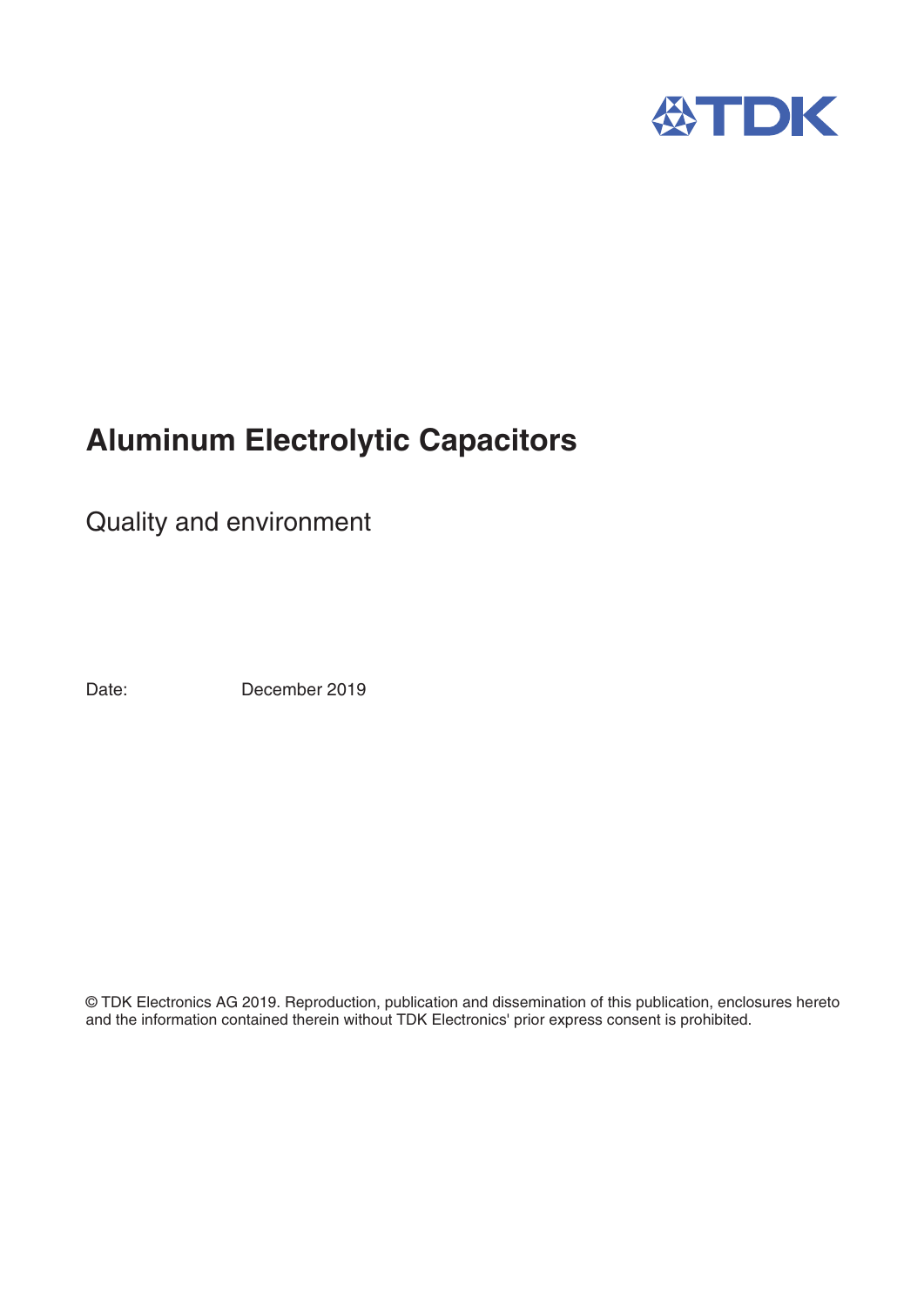

#### **Corporate goals**

Our aim is to play a leading role among the world's most competitive companies in the sector of electronic components. This aim is shared by the TDK Electronics quality and environment management system:

## **1 TDK Electronics quality system**

## **1.1 Our commitment to quality**

The quality of our products and services is an essential part of our corporate strategy with the main objective of customer satisfaction. For us, quality means providing products and services that offer maximum benefit to our customers worldwide as well as to understand the needs and expectations of all our interested parties. Quality also means ensuring competitiveness and thus securing our future, by continuous maintenance of our growing organizational knowledge.

Consistent application of a quality management system results in flawless products and a high level of user benefit from our components. It creates excellent quality of logistics and services and guarantees attractive price/ performance ratios.

Our quality management system is always in line with the most stringent international standards.

## **1.2 Quality management system**

The quality management system to IATF 16949 is applied throughout the company and is used to implement the TDK Electronics quality policy.

#### **1.3 Certification**

The TDK Electronics quality management system forms the basis for the certification to ISO 9001 and IATF 16949 that comprises the TDK Electronics plants and sales organizations. The company certificates are posted on the TDK Electronics Internet (www.tdk-electronics.tdk.com).

Our manufacturing sites serving the automotive business apply the IATF 16949 standard. The IATF certifications confirm our compliance with requirements regarding the quality management system in the automotive industry. Referring to customer requirements and customer specific requirements ("CSR") TDK always has and will continue to have the policy of respecting individual agreements. Even if IATF 16949 may appear to support the acceptance of unilateral requirements, we hereby like to emphasize that only requirements mutually agreed upon can and will be implemented in our Quality Management System. For clarification purposes we like to point out that obligations from IATF 16949 shall only become legally binding if individually agreed upon.

#### **1.4 Production sequence and quality assurance**

The business groups implement the corporate specifications for quality management in procedural and work instructions referred to products and processes.

The following example shows quality assurance applied to the production sequence of aluminum electrolytic capacitors.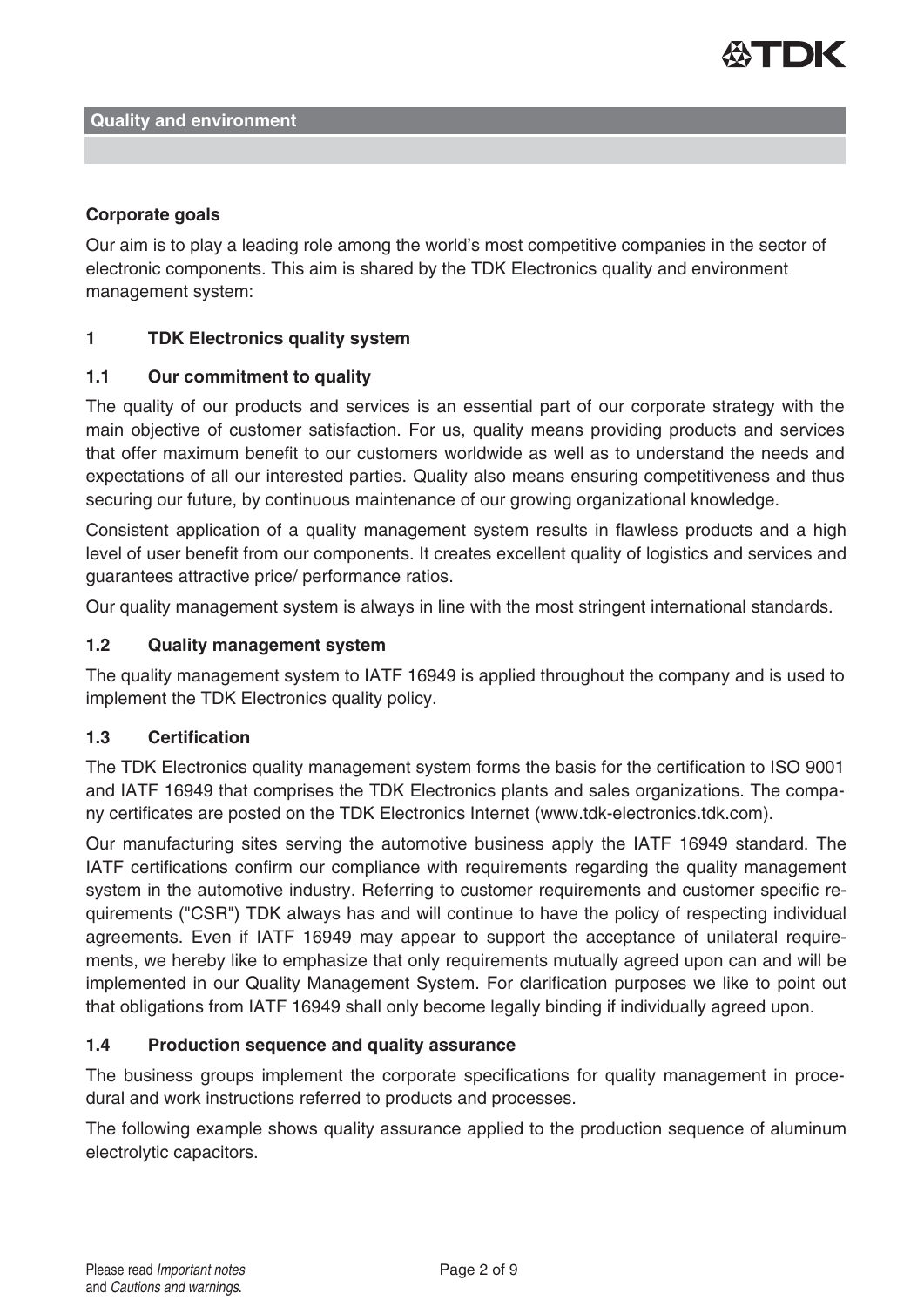



Figure 1 Quality assurance in the production process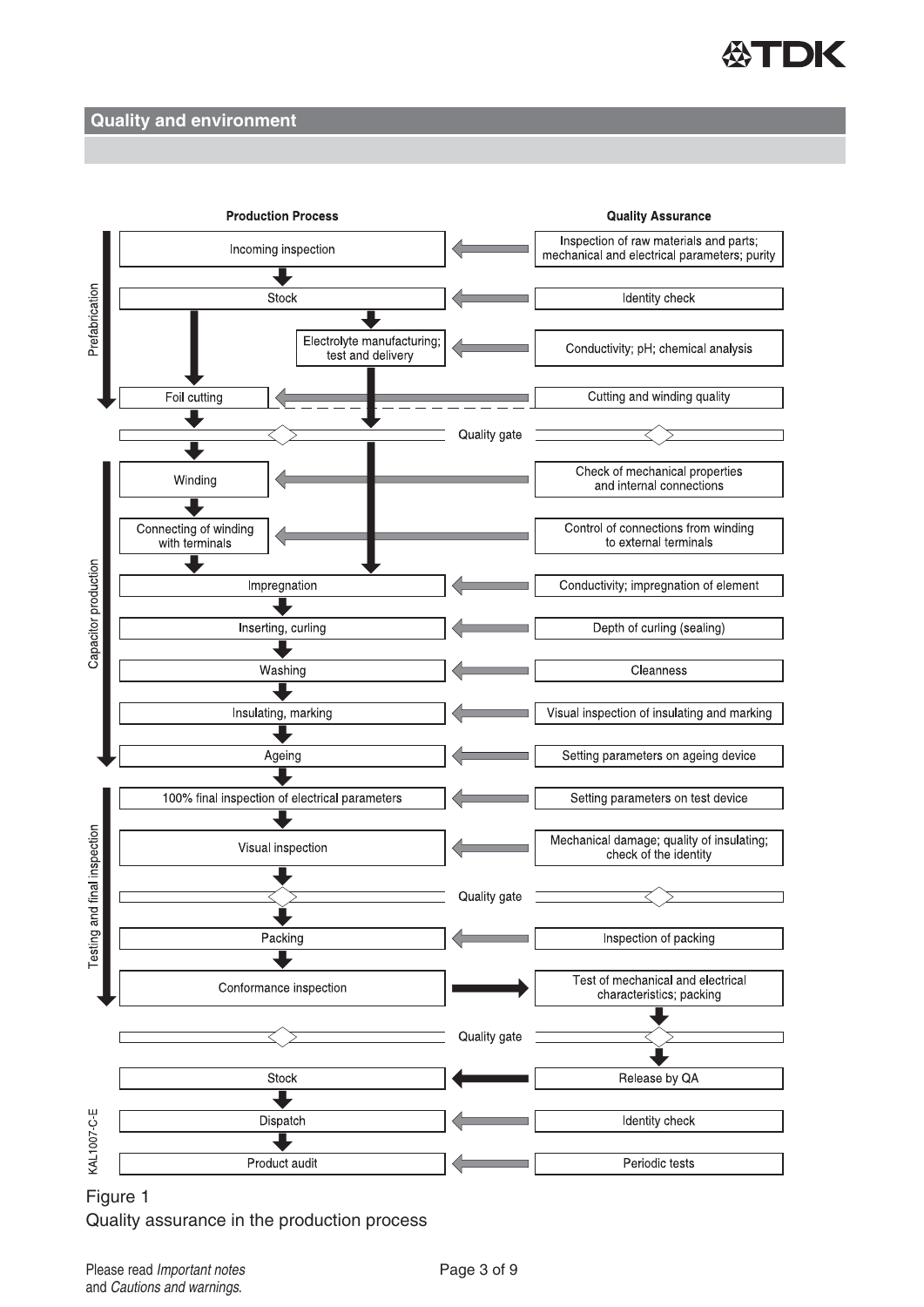

# **1.5 Delivery quality**

"Delivery quality" means compliance with the agreed data at the time of delivery.

## **1.6 Failure criteria**

A component is defective if one of its features does not correspond to the specification of the data sheet or an agreed delivery specification.

## **1.7 Incoming goods inspection at the customer's premises**

For the incoming goods inspection, we we suggest the use of a random sampling plan according to ISO 2859-1 or MIL-STD-1916.

The test methods used and the AQL must be agreed between the customer and the supplier.

# **1.8 Final inspection/approval for shipment**

Final inspection verifies the major properties of the end products batch by batch, usually by means of fully automated electrical selection tests.

Approval for shipment helps certify that the shipped products comply with the specifications. It includes:

- $\blacksquare$  testing of principal parameters,
- $\blacksquare$  identification check and visual assessment,
- $\blacksquare$  examination of papers accompanying the batch.

# **1.9 Duration of use**

The duration of use in terms of reliability is the time period during which random failures occur, i.e. the range in the product operating life in which the failure rate remains largely constant (early failures and end of operating life excepted). The value depends strongly on conditions of use.

# **1.10 Failure rate (long-term failure rate)**

The failure rate is defined as the failure percentage divided by a specified operating period. The failure rate is expressed in fit (failures in  $10<sup>9</sup>$  component hours) or as percentage of failures in 1000 hours.

1 fit =  $1.10^9/h$  (fit = failure in time)

Example of a failure rate  $\lambda_{test}$  determined by a useful life test:

- 1. Number of components tested  $N = 8000$
- 2. Operating hours  $t_b = 25000$  h
- 3. Number of failures  $n^{**}$  2

$$
\lambda_{\text{test}} = \frac{n}{N} \cdot \frac{1}{t_b} = \frac{2}{8000} \cdot \frac{1}{25000 \text{ h}} = 10 \text{ fit} = 0.001 \text{ % } / 1000 \text{ h}
$$

Failure rate specifications must include failure criteria, operating conditions and ambient conditions.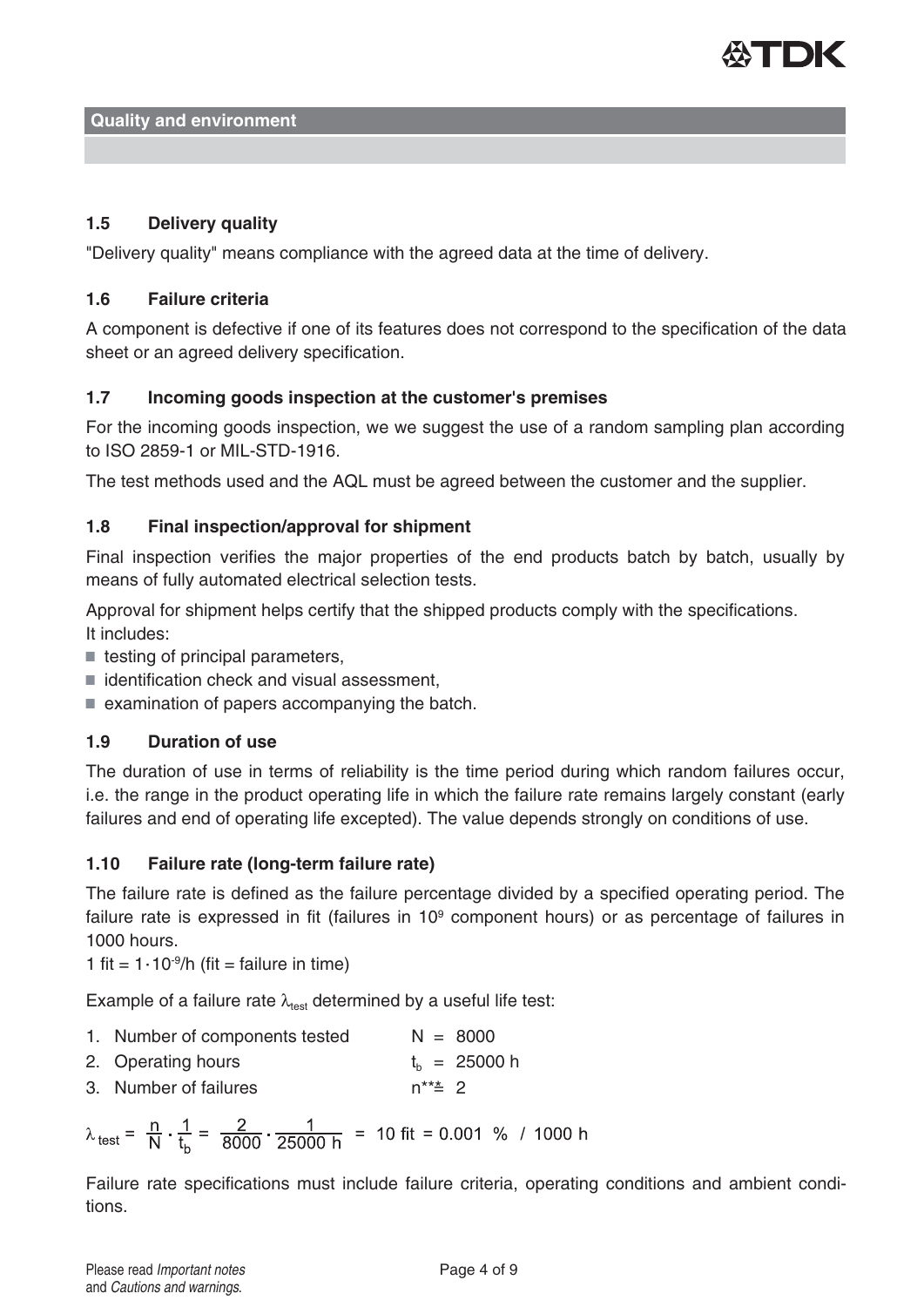

When plotted against time, the failure rate of components usually shows a characteristic bathtube curve with the following three periods:

I: early failure period, II: useful period, III: wear-out failure period



## Figure 2 Typical failure rate curve of a product

Unless otherwise specified, the failure rate refers to the useful period (II). During this period, an approximately constant failure rate  $\lambda_0$  can be assumed.

# **1.11 Conversion factors for failure rates**

The conversion factors for different load conditions can be derived from IEC 61709.

# **1.12 Traceability**

At all stages of production, components are identified by papers accompanying each batch. The completion of manufacturing and testing steps is confirmed and documented. This enables the batch to be traced back through the production process.

For further information refer to chapter "General technical information, 14.1 Bar code label".

# **1.13 Electrical and mechanical properties**

The measuring conditions can be found in the chapter "General technical information". The product data and relevant tolerance limits are defined in the respective data sheets.

# **1.14 Dimensions**

The dimensional drawings in the individual data sheets are definitive for the dimensions.

# **1.15 Finish**

The finish of aluminum electrolytic capacitors is assessed in compliance with TDK Electronics finish specifications. For more detailed specification refer to the "General technical information" chapter. When applicable, the individual data sheets are definitive for finishing.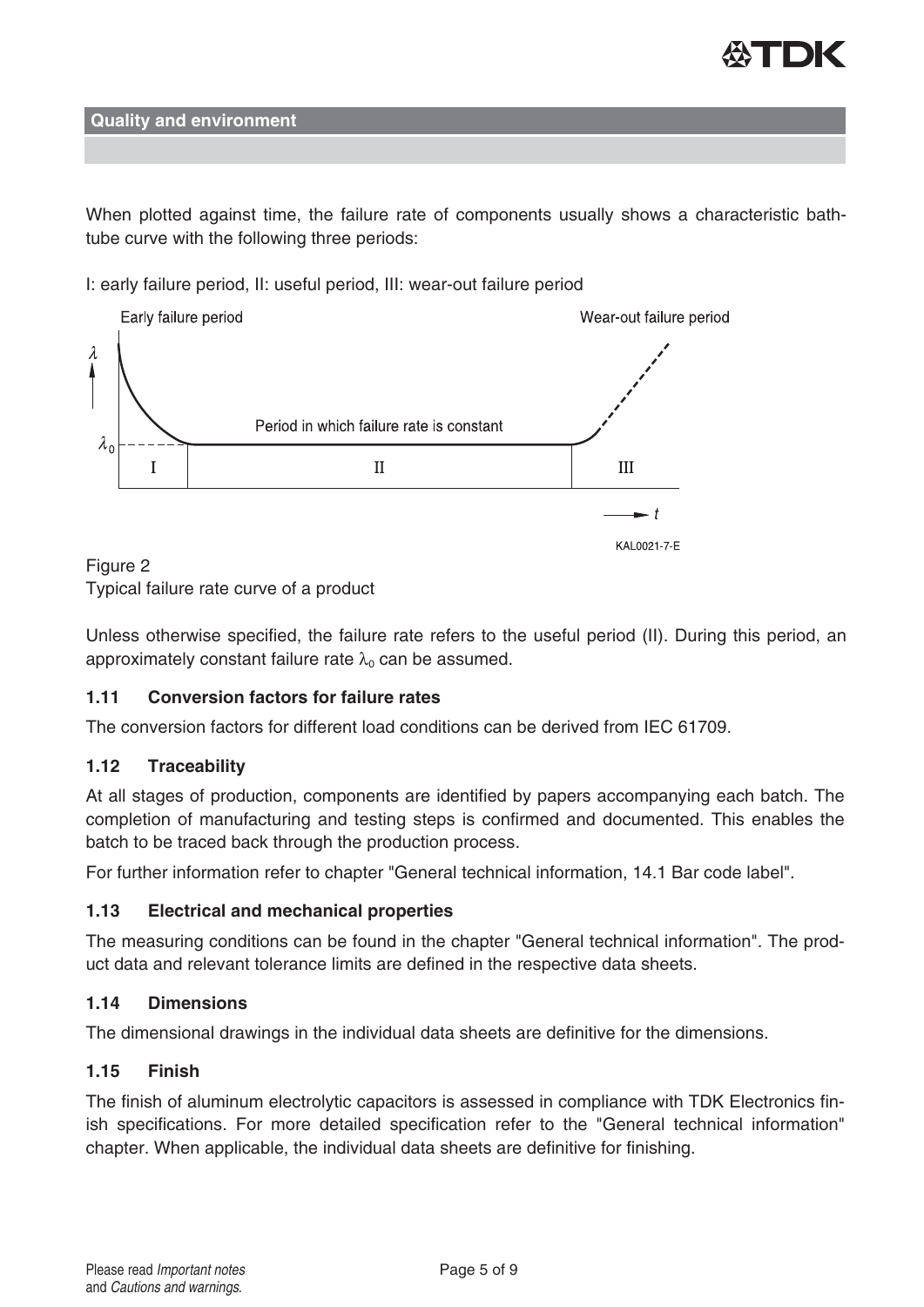

## **1.16 Reliability**

A variety of tests are performed to assure product reliability. These tests are derived from the extremes of expected application conditions, with test conditions intensified to obtain authoritative results within a reasonable period.

The reliability testing programs of TDK Electronics are based on the test plans of international standards and customer requirements.

TDK Electronics performs reliability tests to qualify new component families and for periodic requalification.

#### **1.17 Conditions of use**

TDK Electronics products may only be used in line with the technical specifications and installation instructions and must comply with the state of the art. Non-observance of limits, operating conditions or handling guidelines can lead to disturbances in the circuit and other undesirable consequences such as a higher failure rate.

In this connection, please refer to the "Important notes".

Should you have any application-referred questions, please contact our experts, who will be pleased to advise you.

#### **1.18 Customer complaints**

If a fault occurs in a product despite careful manufacture and testing, please contact your local sales organization. They will register your complaint and forward it to the relevant technical departments for rapid handling.

TDK Electronics treats technical complaints according to the 8D<sup>1)</sup> methodology; i.e. with the use of interdisciplinary teams who aim to implement rapid countermeasures and sustained corrections and answer all complaints with an 8D report.

In order to be able to deal quickly and smoothly with complaints, the following data are helpful:

- Number of components subject to complaint or returned
- $\blacksquare$  Fault description (with photos if applicable)
- How and when was the fault detected?
- Logistics data (delivery note no., batch no., date code)
- Operating conditions
- Operating duration up to occurrence of the fault
- Measurement parameters in the case of divergent technical data

In the event of transport damage, we would ask you to describe this in more detail and if required to mark it so that it can be distinguished from any further damage sustained during the return shipment. The original package should also be checked and any damage to be described.

In order to avoid further damage, the original packaging should also be used for the return shipment.

In case of receiving a damaged delivery, please document this damage with a signature of the forwarding company on the delivery papers.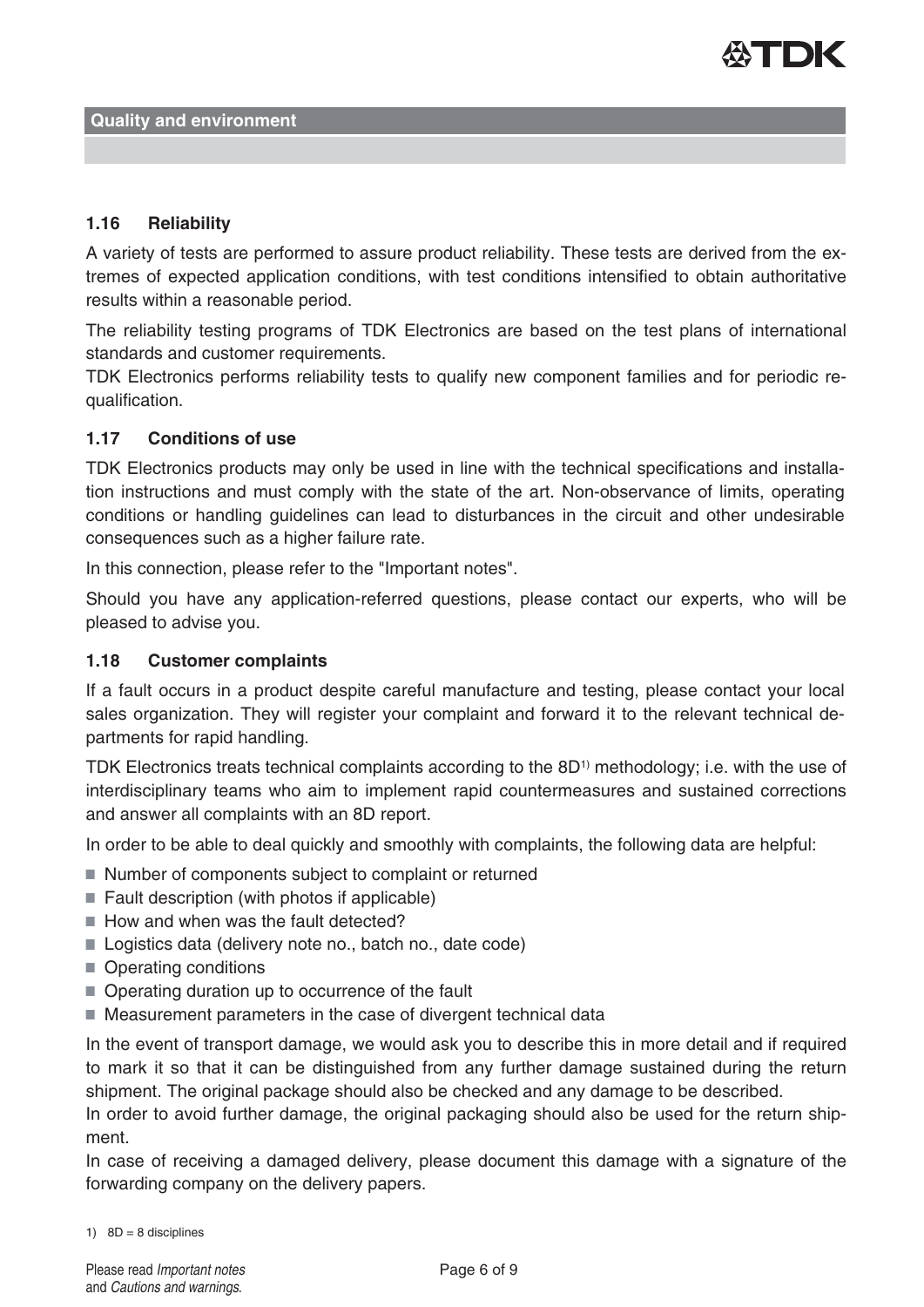

#### **2 Environmental management**

#### **2.1 Environmental, energy and occupational health and safety policy**

Our fundamental commitment to environmental protection, lowering of energy usage and preventions of accidents and occupational health improvement is laid down in the TDK Electronics policy:

- 1. We work continuously toward reducing the burden on the environment, toward minimizing associated risks and toward lowering the use of energy and resources, above and beyond the legal requirements.
- 2. We take appropriate precautions to avoid environmental hazards and to prevent damage to the environment.
- 3. Potential impact on the environment is assessed and incorporated in process and product planning at the earliest possible stage.
- 4. By applying environmental, energy and occupational safety management, we ensure that this policy is implemented effectively. The technical and organizational procedures required to do this are monitored regularly and constantly further developed.
- 5. Each employee is required to act in an environmentally conscious manner. It is the constant duty of management to increase and encourage awareness of responsibility for environment, energy consumption and occupational safety at all levels.
- 6. We work with our business partners to promote conformity with similar objectives. We supply our customers with information on ways to minimize any potentially adverse environmental impacts of our products.
- 7. We work in a spirit of cooperation with the relevant authorities.
- 8. We inform the public of the impact on the environment caused by the company and our activities related to the environment and occupational health and safety.
- 9. We consider ensuring a safe, healthy and comfortable work environment as first priority. To regard the rules of labour safety is the task of each employee. We comply with all applicable legal requirements and with all requirements that relate to OH&S hazards.
- 10. We take preventive measures to avoid work-related injury and ill health and strive for continual improvement of our OH&S management system and the OH&S performance.
- 11. We support purchase of energy efficient products, machines and services, which will improve our energy related performance.

#### **2.2 Environmental management system**

The TDK Electronics ISO 14001 based environmental management system is applied companywide for implementing the TDK Electronics environmental policy. It is posted on the TDK Electronics Intranet and is thus accessible to all employees.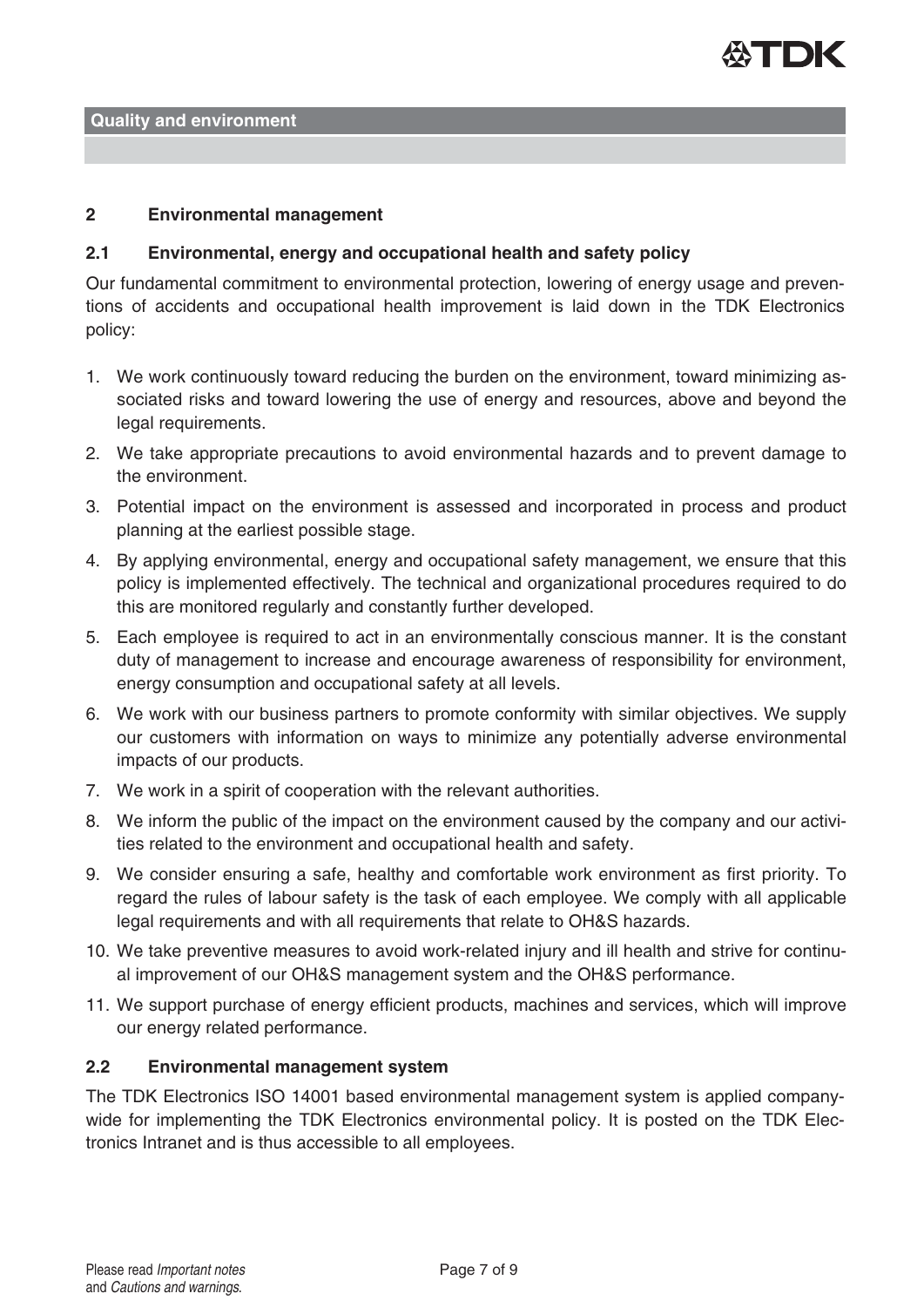

# **2.3 Certification**

The TDK Electronics Group operates an environmental management system that conforms to the requirements of ISO 14001 and is mandatory for all plants.

The company certificate is posted on the TDK Electronics internet:

www.tdk-electronics.tdk.com.

## **2.4 RoHS**

The term "RoHS-compatible" shall mean the following:

Components defined as "RoHS-compatible" are compatible with the requirements of Art. 4 of Directive 2011/65/EU ("RoHS II") of the European Parliament and of the Council on the restriction of the use of certain hazardous substances in electrical and electronic equipment of 8 June 2011 and with the requirements of the provisions which will result from transposition of RoHS II into national law to the extent such provisions reflect the directive.

"RoHS - compatible" components do not contain any of the following substances at a content exceeding the maximum concentration limits of 0.1% for lead, mercury, hexavalent chromium, PBB, PBDE, DEHP, BBP; DBP, DIBP and 0.01% for cadmium at a homogeneous material level, except the application is exempted by Annex III of "RoHS II".

# **2.5 REACH**

According to Art. 33 we are obliged to inform our customers immediately or on request a consumer within 45 days if we get knowledge that a Substance of Very High Concern (SVHC) is contained in a product or it's packaging with more than 0.1% w/w. Provided this substance is published by the European Chemical Agency via the candidates list. Respective information is provided via www.tdk-electronics.tdk.com (Link: REACH Candidates List and Information according REACH Art. 33, concerning TDK Electronics Products).

# **2.6 Banned and hazardous substances in components**

As a manufacturer of passive components, we develop our products on the basis of sustainability.

In order to establish a standardized procedure for TDK Electronics worldwide, a material compliance management and a mandatory list of banned and declarable substances and substances of special interest (TDK Electronics BAD-SL) are part of our quality management system. The planning and development instructions include regulations and guidelines that aim to identify environmental aspects and to optimize products and processes with respect to material use and environmental compliance, to design them with sparing use of resources and to substitute hazardous substances as far as possible.

Consideration of the environmental aspects is checked and recorded in the design reviews: the environmental officer provides support in the assessment of the environmental impacts of a development project.